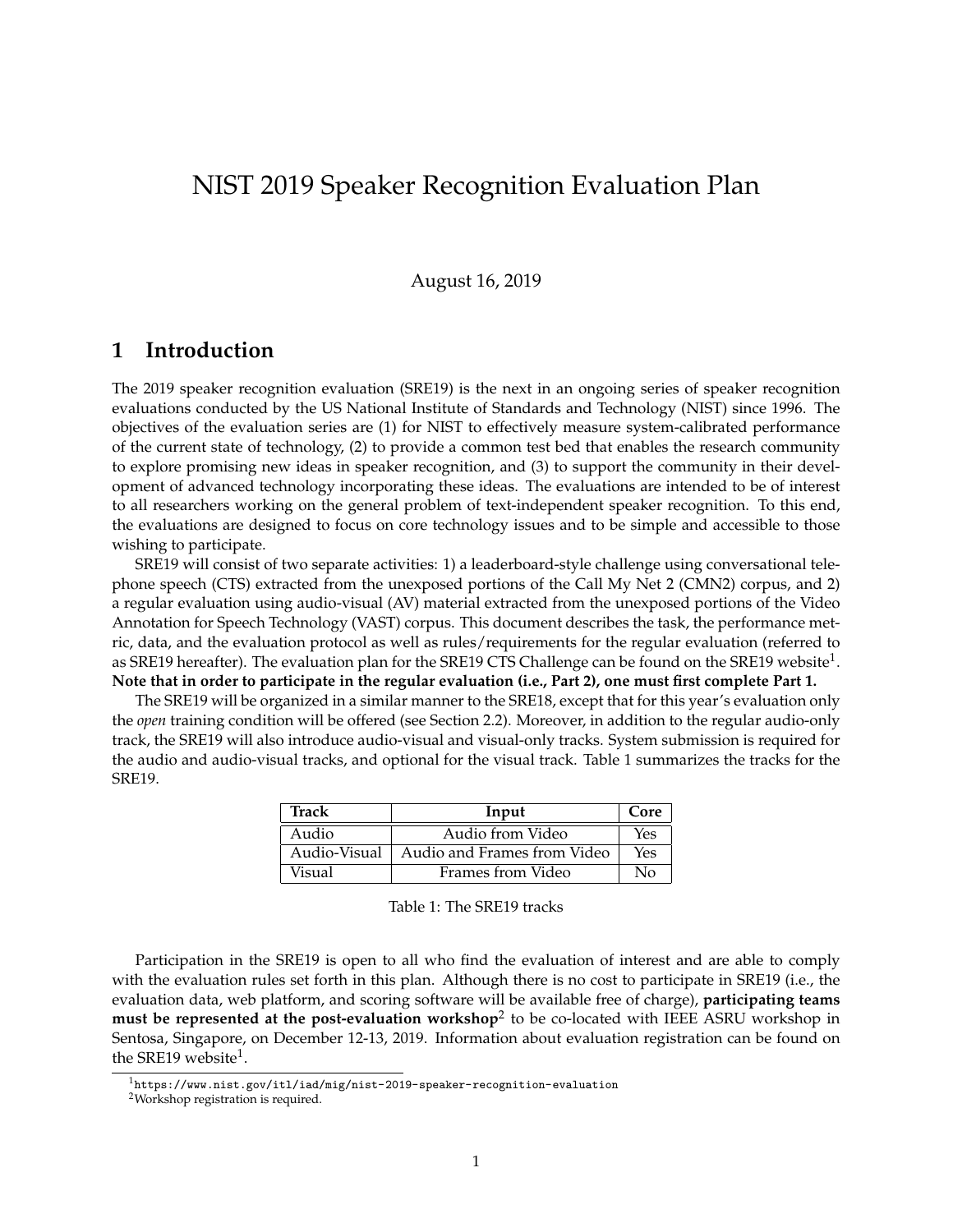## **2 Task Description**

### **2.1 Task Definition**

The task for the SRE19 is *individual/person detection*: given a test video segment and a target individual's enrollment video, automatically determine whether the target individual is present in the test segment. The test segment along with the enrollment segment from a designated target individual constitute a *trial*. The system is required to process each trial independently and to output a log-likelihood ratio (LLR), using natural (base *e*) logarithm, for that trial. The LLR for a given trial including a test segment *s* is defined as follows

$$
LLR(s) = \log\left(\frac{P\left(s|H_0\right)}{P\left(s|H_1\right)}\right). \tag{1}
$$

where  $P(\cdot)$  denotes the probability distribution function (pdf), and  $H_0$  and  $H_1$  represent the null (i.e., the target individual is present in *s*) and alternative (i.e., the target individual is not present in *s*) hypotheses, respectively.

### **2.2 Training Condition**

The training condition is defined as the amount of data/resources used to build an individual/person recognition system. Unlike SRE16 and SRE18, this year's evaluation only offers the open training condition that allows the use of any publicly available and/or proprietary data for system training and development. The motivation behind this decision is twofold. First, results from the most recent NIST SREs (i.e., SRE16 and SRE18) indicate limited performance improvements, if any, from unconstrained training compared to *fixed* training. We note, however, that participants cited lack of time and/or resources during the evaluation period for not demonstrating significant improvement with *open* vs *fixed* training. Second, the number of publicly available large-scale data resources that can be used for speaker and individual/person recognition has dramatically increased over the past few years (e.g., see VoxCeleb<sup>3</sup> and SITW<sup>4</sup>). Therefore, removing the *fixed* training condition will allow more in-depth exploration into the gains that can be achieved with the availability of unconstrained resources given the success of data-hungry Neural Network based approaches in the most recent evaluation (i.e. SRE18).

For the sake of convenience, in particular for the audio-visual and visual-only tracks, NIST will also provide two Development sets that can be used for system training and development purposes:

- JANUS Multimedia Dataset (LDC2019E55)
- 2019 NIST Speaker Recognition Evaluation Audio-Visual Development Set (LDC2019E56)

The LDC2019E55, which has been extracted from the IARPA JANUS Benchmark-C datatset, is available from the Linguistic Data Consortium (LDC), subject to approval of the LDC data license agreement. The LDC2019E56 contains the original videos from which the VAST portion of SRE18 Dev/Test sets were compiled. Participants can obtain this dataset through the evaluation web platform (https://sre.nist.gov) after they have signed the LDC data license agreement.

Although SRE19 allows unconstrained system training and development, participating teams **must** provide a sufficient description of speech and non-speech data resources as well as pre-trained models used during the training and development of their systems (see Section 6.4.2).

#### **2.3 Enrollment Conditions**

The enrollment condition is defined as the number of video segments provided to create a target speaker model. There is only one enrollment condition for the SRE19:

 $3$ http://www.robots.ox.ac.uk/~vgg/data/voxceleb/

<sup>4</sup>http://www.speech.sri.com/projects/sitw/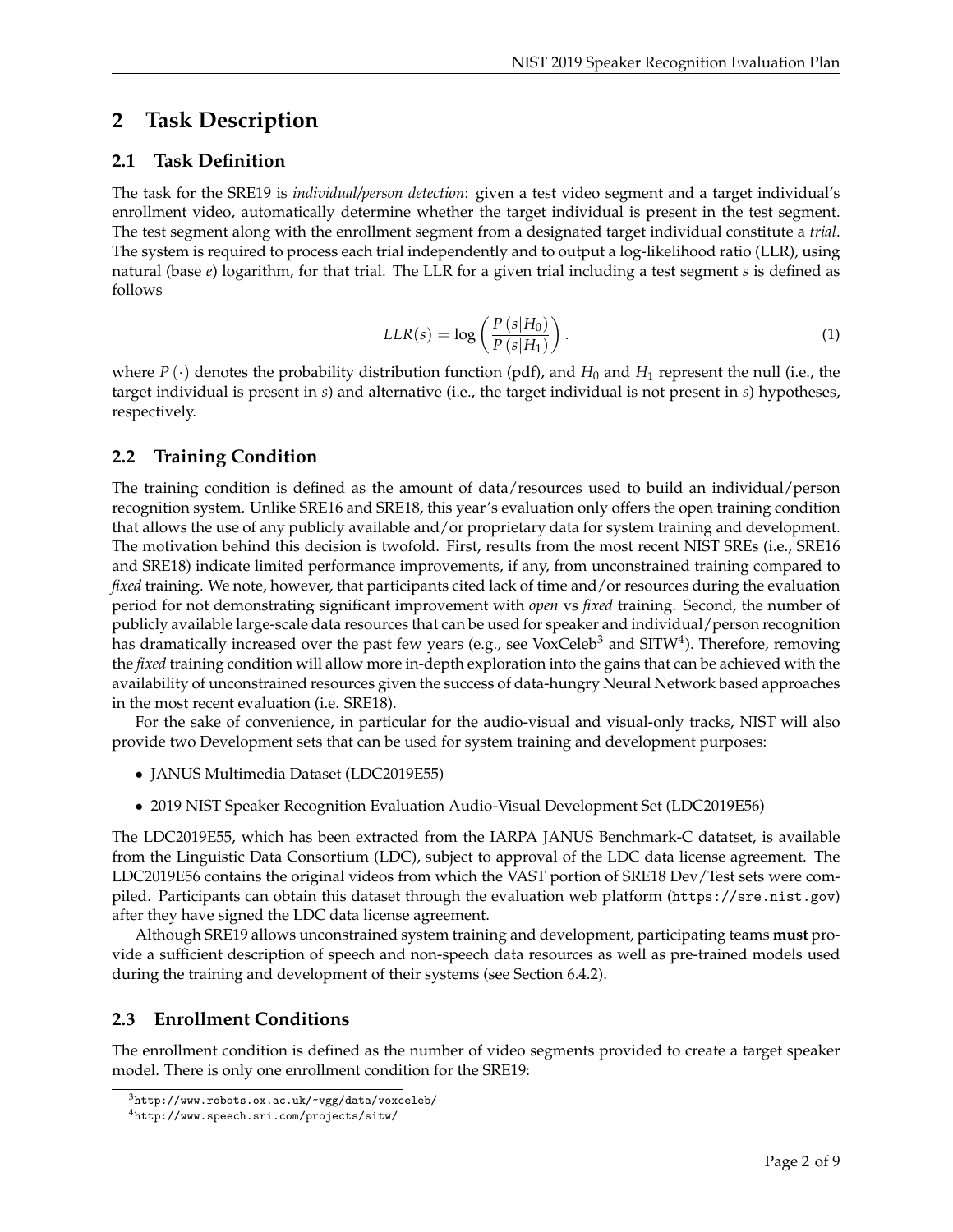• **One-segment** – in which the system is given only one video segment, that can vary in duration from a few seconds to several minutes, to build the model of the target individual.

Note that for the audio track, speech extracted from the enrollment video serves as enrollment data, while for the visual track, face frame(s) (i.e., frames in which the face of the target individual is visible) extracted from the video serve that purpose. Since NIST will only be releasing video files for SRE19, participants are responsible for extracting the relevant data (i.e., speech or face frames) for subsequent processing.

As in the most recent evaluations, gender labels will not be provided for the enrollment segments in the test set.

### **2.4 Test Conditions**

The test conditions for the SRE19 are as follows:

- The test segment video duration may vary from a few seconds to several minutes.
- The test video can contain audio-visual data from potentially multiple individuals.
- There will be both same-gender and cross-gender trials.

## **3 Performance Measurement**

#### **3.1 Primary Metric**

A basic cost model is used to measure the individual/person detection performance in SRE19, which is defined as a weighted sum of false-reject (missed detection) and false-alarm error probabilities for some decision threshold *θ* as follows

$$
C_{Det}(\theta) = C_{Miss} \times P_{Target} \times P_{Miss}(\theta) +
$$
  
\n
$$
C_{False Alarm} \times (1 - P_{Target}) \times P_{False Alarm}(\theta),
$$
\n(2)

where the parameters of the cost function are *CMiss* (cost of a missed detection) and *CFalseAlarm* (cost of a spurious detection), and *PTarget* (*a priori* probability of the specified target individual) and are defined to have the following values:

| <b>Source Type</b>   <b>Parameter ID</b>   $C_{Miss}$   $C_{False}$ Alarm   $P_{Target}$ |  |  |
|------------------------------------------------------------------------------------------|--|--|
|                                                                                          |  |  |

Table 2: The SRE19 detection cost parameters

To improve the interpretability of the cost function  $C_{Det}$  in (2), it will be normalized by  $C_{Def}$  *ault* which is defined as the best cost that could be obtained without processing the input data (i.e., by either always accepting or always rejecting the segment individual(s) as matching the target individual, whichever gives the lower cost), as follows

$$
C_{Norm}(\theta) = \frac{C_{Det}(\theta)}{C_{Default}},
$$
\n(3)

where  $C_{Default}$  is defined as

$$
C_{Default} = min \begin{cases} C_{Miss} \times P_{Target}, \\ C_{False Alarm} \times (1 - P_{Target}). \end{cases}
$$
 (4)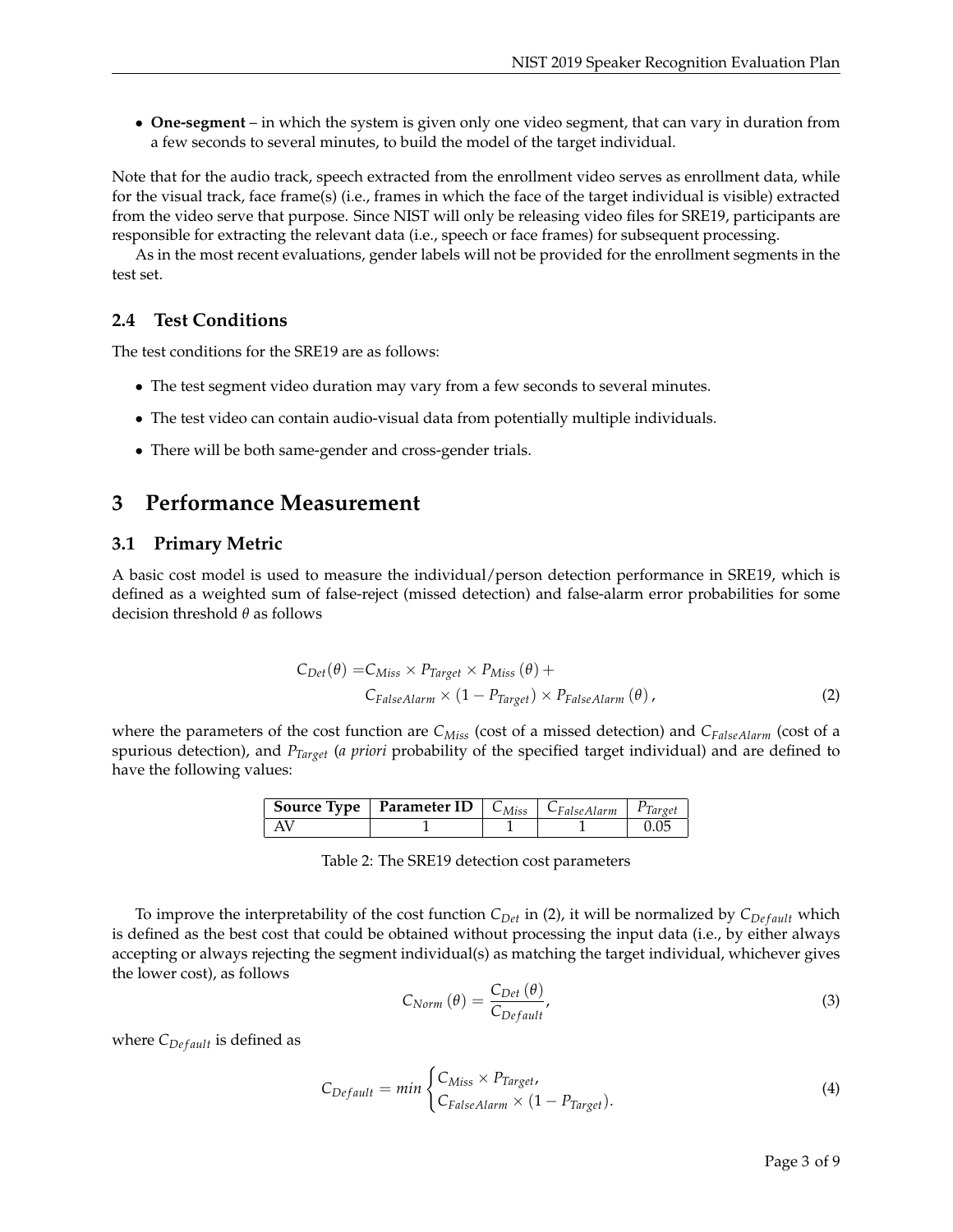Substituting the set of parameter values from Table 2 into (4) yields

$$
C_{Default} = C_{Miss} \times P_{Target}.
$$
\n
$$
(5)
$$

Substituting *C<sub>Det</sub>* and *C<sub>Def ault*</sub> in (3) with (2) and (5), respectively, along with some algebraic manipulations yields

$$
C_{Norm}(\theta) = P_{Miss}(\theta) + \beta \times P_{FalseAlarm}(\theta), \qquad (6)
$$

where  $\beta$  is defined as

$$
\beta = \frac{C_{False} \text{Alarm}}{C_{Miss}} \times \frac{1 - P_{Target}}{P_{Target}}.
$$
\n
$$
(7)
$$

The actual detection cost will be computed from the trial scores by applying a detection threshold of log(*β*), where log denotes the natural logarithm. The detection threshold will be computed for *β*<sup>1</sup> with  $P_{Target_1} = 0.05$ . The primary cost measure for the SRE19 is then defined as

$$
C_{Primary} = C_{Norm} \left( \log(\beta_1) \right). \tag{8}
$$

In addition to *CPrimary*, a minimum detection cost will also be computed by using the detection threshold that minimizes the detection cost. NIST will make available the script that calculates the primary metric, on the evaluation web platform.

#### **4 Data Description**

The data collected by the LDC as part of the Video Annotation for Speech Technology (VAST) corpus to support speaker recognition research will be used to compile the SRE19 development and test sets.

The VAST corpus contains amateur video recordings (such as video blogs) collected by the LDC from various online media hosting services. The videos vary in duration from a few seconds to several minutes and include speech spoken in English. Each video may contain audio-visual data from potentially multiple individuals who may or may not be visible in the recording, therefore manually produced diarization labels (i.e., speaker time marks), as well as *key* face frames<sup>5</sup> and bounding boxes (that mark an individual's face in the video) will be provided for both the *dev* set and *test* set enrollment videos (but not for the test videos in either set). All video data will be encoded as MPEG4.

The VAST Development and Test sets will be distributed by NIST via the online evaluation platform (https://sre.nist.gov), while the JANUS Multimedia Dataset will be released by the LDC.

#### **4.1 Data Organization**

The Development and Test sets follow a similar directory structure: <base directory>/

```
README.txt
```

```
data/
    enrollment/
    test/
docs/
```
#### **4.2 Trial File**

The trial file, named sre19\_av\_{dev|eval}\_trials.tsv and located in the docs directory, is composed of a header and a set of records where each record describes a given trial. Each record is a single line containing

 $5$ Note that only a few (out of potentially many) target face frames per enrollment video have been manually annotated.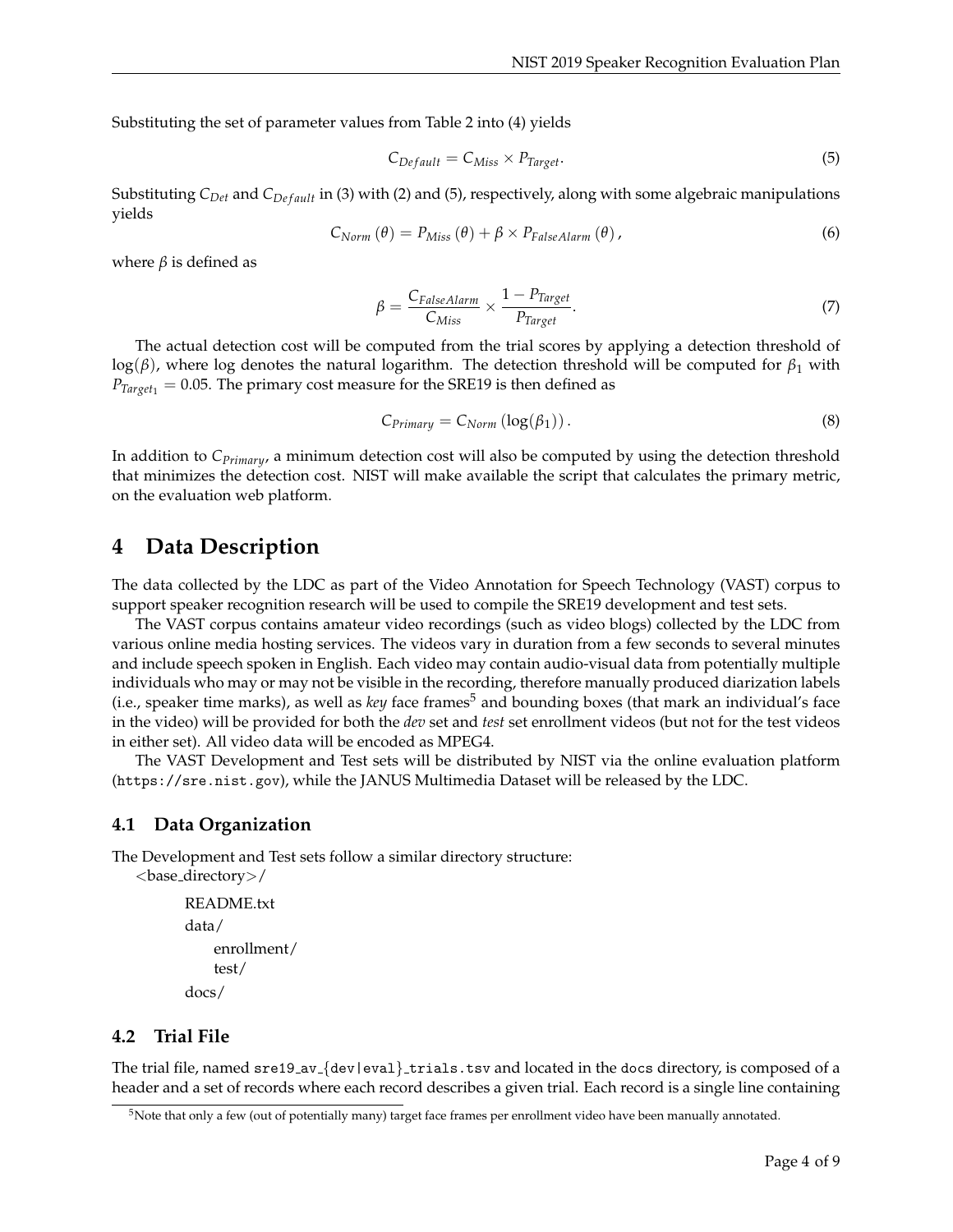three fields separated by a tab character and in the following format:

```
modelid<TAB>segmentid<TAB>side<NEWLINE>
```
where

```
modelid - The enrollment identifier
segmentid - The test segment identifier
side - The channel<sup>6</sup></sup>
```
For example:

```
modelid segmentid side
1001 sre19 dtadhlw sre19 a
1001 sre19 dtaekaz sre19 a
1001_sre19 dtaekbb_sre19 a
```
#### **4.3 Development Set**

Participants in the SRE19 will receive data for development experiments that will mirror the evaluation conditions, and will include:

- videos from 52 individuals from the VAST portion of SRE18
- Associated metadata which will be located in the docs directory as outlined in section 4.1:
	- **–** sre19 av dev segment key.tsv contains information about the video segments as well as the individuals within them, and includes the following fields:
		- ∗ segmentid (segment identifier)
		- ∗ subjectid (LDC speaker id)
		- ∗ gender (male or female)
		- ∗ partition (enrollment or test)
	- **–** sre19 av dev enrollment diarization.tsv contains manually produced time marks for target speakers, and includes the following fields:
		- ∗ segmentid (segment identifier)
		- ∗ speaker type (speaker type, always "target")
		- ∗ start (start of target speaker segment time mark in seconds)
		- ∗ end (end of target speaker segment time mark in seconds)
	- **–** sre19 av dev enrollment boundingbox.tsv contains manually produced information about target individuals' faces (e.g., coordinates) in videos, and includes the following fields:
		- ∗ segmentid (segment identifier)
		- ∗ speaker type (speaker type, always "target")
		- ∗ face frame sec (the frame in which a target individual's face is visible in seconds)
		- $*$  bounding box (coordinates for a target individual's face in a specified frame as  $[x1,y1,x2,y2]$ )
		- ∗ face covered (whether the a target individual's face is covered)
		- ∗ eyewear (whether the a target individual is wearing glasses)
		- ∗ facial hair (whether the a target individual has facial hair)

<sup>&</sup>lt;sup>6</sup>SRE19 segments will be assumed single channel, therefore this field is always "a"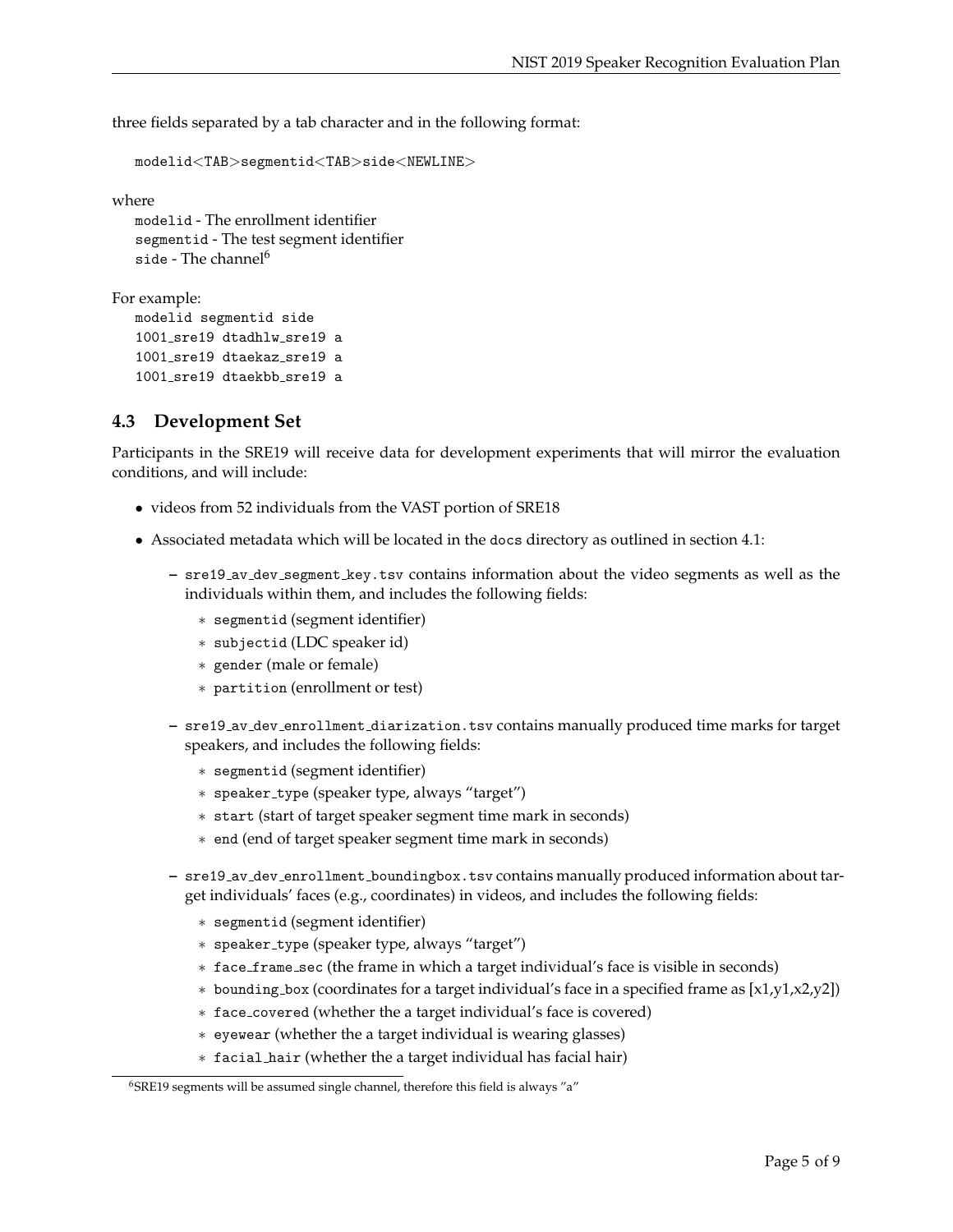In addition to the data noted above, LDC will also release selected data resources from the IARPA JANUS Benchmark-C, namely the JANUS Multimedia Dataset $^7$  (LDC2019E55).

These development data may be used for any purpose.

#### **4.4 Training Set**

Section 2.2 describes the training condition for the SRE19 (i.e., *open* training condition). Participants are allowed to use any publicly available and/or proprietary data they have available for system training and development purposes. The SRE19 participants will also receive two Dev sets (i.e., LDC2019E55 and LDC2019E56) that they can use for system training. To obtain these Development data, participants must sign the LDC data license agreement which outlines the terms of the data usage.

## **5 Evaluation Rules and Requirements**

The SRE19 is conducted as an open evaluation where the test data is sent to the participants to process locally and submit the output of their systems to NIST for scoring. As such, the participants have agreed to process the data in accordance with the following rules:

- The participants agree to make at least one **valid** submission for the open training condition.
- The participants agree to process each trial independently. That is, each decision for a trial is to be based only upon the specified test segment and target speaker enrollment data. The use of information about other test segments and/or other target speaker data is not allowed.
- The participants agree not to probe the enrollment or test segments via manual/human means such as listening to or watching the data, or producing the manual transcript of the speech, or producing the manual face coordinates.
- The participants are allowed to use any automatically derived information for training, development, enrollment, or test segments.
- The participants are allowed to use information available in the header of the video files.
- The participants can register up to three systems for each track (i.e., audio, audio-visual, and visual) of the *open* training condition, one of which under each track should be designated as the primary system. Bug-fix does not count toward this limit. Teams can make unlimited number of submissions for each of the three systems until the evaluation period is over.

In addition to the above data processing rules, participants agree to comply with the following general requirements:

- The participants agree to submit reports to NIST that describe in sufficient length details of their systems and submissions. The system description reports should comply with guidelines described in Section 6.4.2.
- The participants agree to have one or more representatives at the post-evaluation workshop, to present a meaningful description of their system(s). Evaluation participants failing to do so will be excluded from future evaluation participation.
- The participants agree to the guidelines governing the publication of the results:

<sup>7</sup>The data is described in detail in the following paper: G. Sell, K. Duh, D. Snyder, D. Etter, D. Garcia-Romero, "Audio-Visual Person Recognition in Multimedia Data From the IARPA Janus Program," in *Proc. IEEE ICASSP*, pp. 3031-3035, 2018.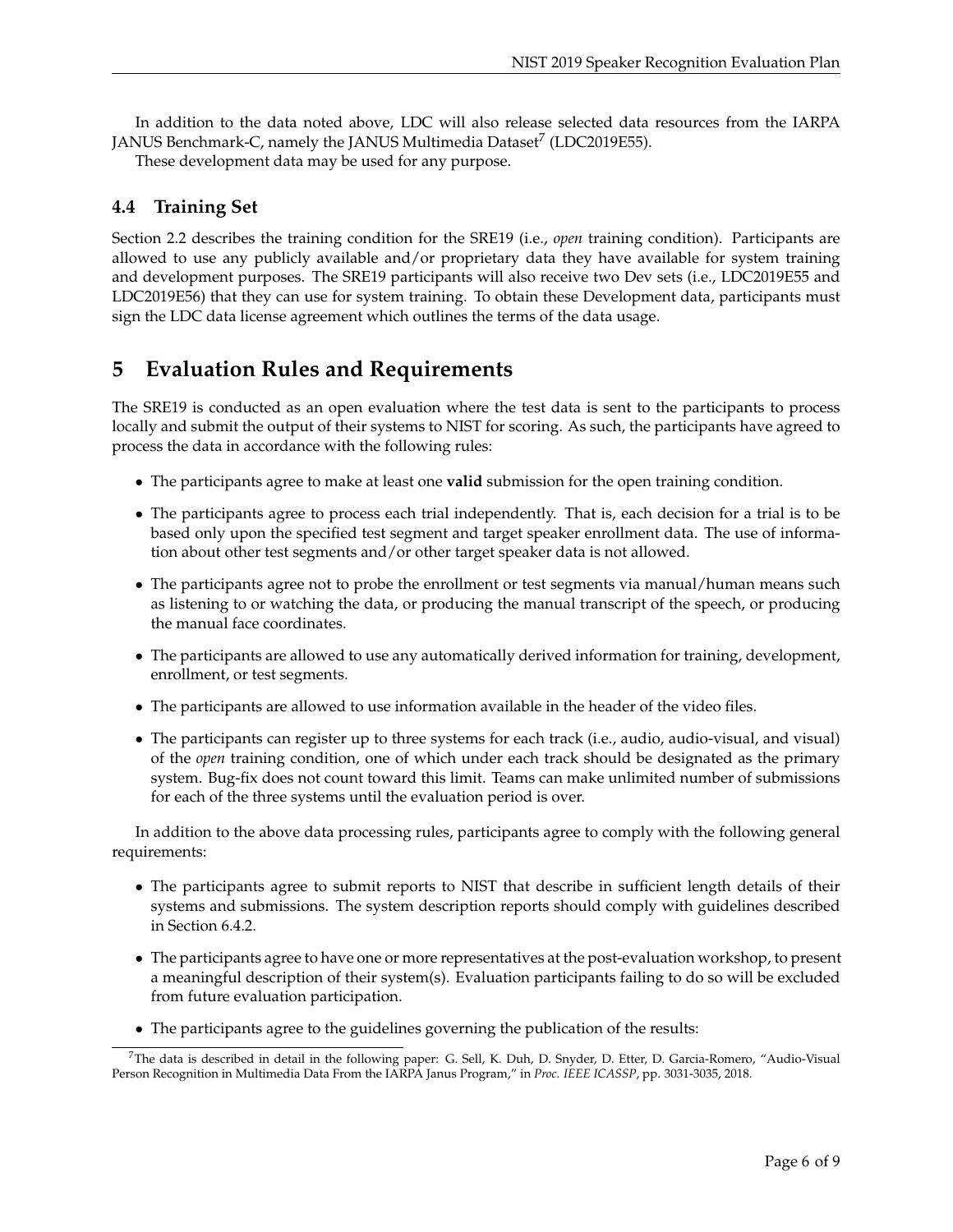- **–** Participants are free to publish results for their own system but **must not publicly compare their results with other participants** (ranking, score differences, etc.) without explicit written consent from the other participants.
- **–** While participants may report their own results, **participants may not make advertising claims about their standing in the evaluation**, regardless of rank, or winning the evaluation, or claim NIST endorsement of their system(s). The following language in the U.S. Code of Federal Regulations (15 C.F.R. § 200.113) shall be respected<sup>8</sup>: NIST does not approve, recommend, or endorse *any proprietary product or proprietary material. No reference shall be made to NIST, or to reports or results furnished by NIST in any advertising or sales promotion which would indicate or imply that NIST approves, recommends, or endorses any proprietary product or proprietary material, or which has as its purpose an intent to cause directly or indirectly the advertised product to be used or purchased because of NIST test reports or results.*
- **–** At the conclusion of the evaluation NIST generates a report summarizing the system results for conditions of interest, but these results/charts do not contain the participant names of the systems involved. Participants must not publicly publish or otherwise disseminate these charts.
- **–** The report that NIST creates should not be construed or represented as endorsements for any participant's system or commercial product, or as official findings on the part of NIST or the U.S. Government.

*Sites failing to meet the above noted rules and requirements, will be excluded from future evaluation participation, and their future registrations will not be accepted until they commit to fully comply with the rules.*

## **6 Evaluation Protocol**

To facilitate information exchange between the participants and NIST, all evaluation activities are conducted over a web-interface.

## **6.1 Evaluation Account**

Participants must sign up for an evaluation account where they can perform various activities such as registering for the evaluation, signing the data license agreement, as well as uploading the submission and system description. To sign up for an evaluation account, go to https://sre.nist.gov. The password must be at least 12 characters long and must contain a mix of upper and lowercase letters, numbers, and symbols. After the evaluation account is confirmed, the participant is asked to join a site or create one if it does not exist. The participant is also asked to associate his site to a team or create one if it does not exist. This allows multiple members with their individual accounts to perform activities on behalf of their site and/or team (e.g., make a submission) in addition to performing their own activities (e.g., requesting workshop invitation letter).

- A participant is defined as a member or representative of a site who takes part in the evaluation (e.g., John Doe)
- A site is defined as a single organization (e.g., NIST)
- A team is defined as a group of organizations collaborating on a task (e.g., Team1 consisting of NIST and LDC)

<sup>8</sup>See http://www.ecfr.gov/cgi-bin/ECFR?page=browse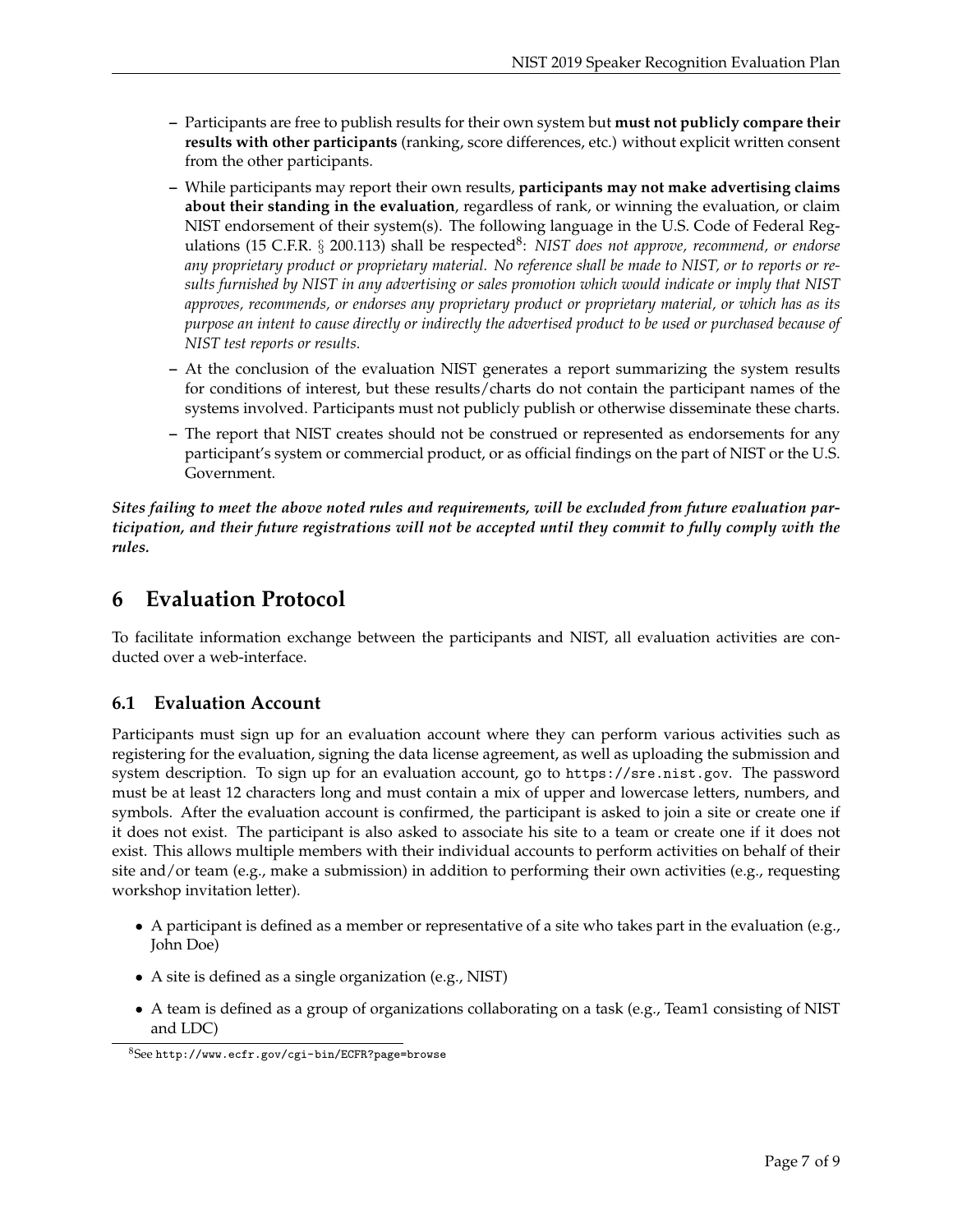### **6.2 Evaluation Registration**

One participant from a site must formally register his site to participate in the evaluation by agreeing to the terms of participation. For more information about the terms of participation, see Section 5.

### **6.3 Data License Agreement**

One participant from each site must sign the LDC data license agreement to obtain the development/training data for the SRE19.

#### **6.4 Submission Requirements**

Each team must make at least one valid submission for the audio-only and the audio-visual tracks, processing all test segments. Submissions with missing test segments will not pass the validation step, and hence will be rejected. Submission for the visual-only track is optional but highly encouraged to gain insights into how the face recognition technology compares with the speaker recognition technology on the same data.

Each team is required to submit a system description at the designated time (see Section 7). The evaluation results are made available only after the system description report is received and confirmed to comply with guidelines described in Section 6.4.2.

#### **6.4.1 System Output Format**

The system output file is composed of a header and a set of records where each record contains a trial given in the trial file (see Section 4.2) and a log likelihood ratio output by the system for the trial. The order of the trials in the system output file must follow the same order as the trial list. Each record is a single line containing 4 fields separated by tab character in the following format:

modelid<TAB>segment<TAB>side<TAB>LLR<NEWLINE>

where

```
modelid - The enrollment identifier
segmentid - The test segment identifier
side - The channel (always "a" for SRE19 since the data is assumed single channel)
LLR - The log-likelihood ratio
```
For example:

```
modelid segmentid side LLR
1001 sre19 dtadhlw sre19 a 0.79402
1001 sre19 dtaekaz sre19 a 0.24256
1001 sre19 dtaekbb sre19 a 0.01038
```
There should be one output file for each track for each system. NIST will make available the script that validates the system output.

#### **6.4.2 System Description Format**

Each team is required to submit a system description. The system description must include the following items:

• a complete description of the system components, including front-end (e.g., speech activity detection, diarization, face detection, face tracking, features, normalization) and back-end (e.g., background models, speaker/face embedding extractor, LDA/PLDA) modules along with their configurations